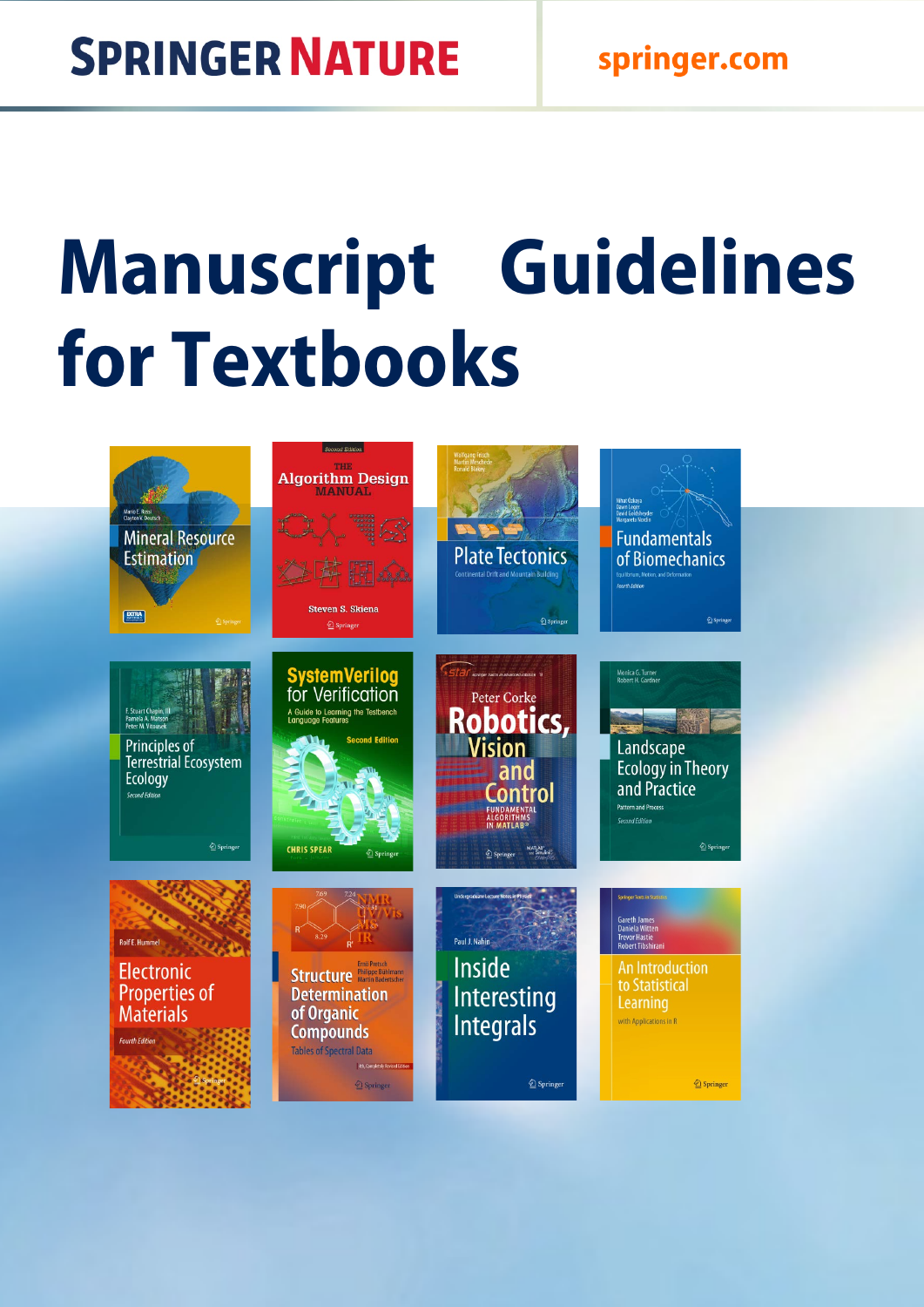### **Contents**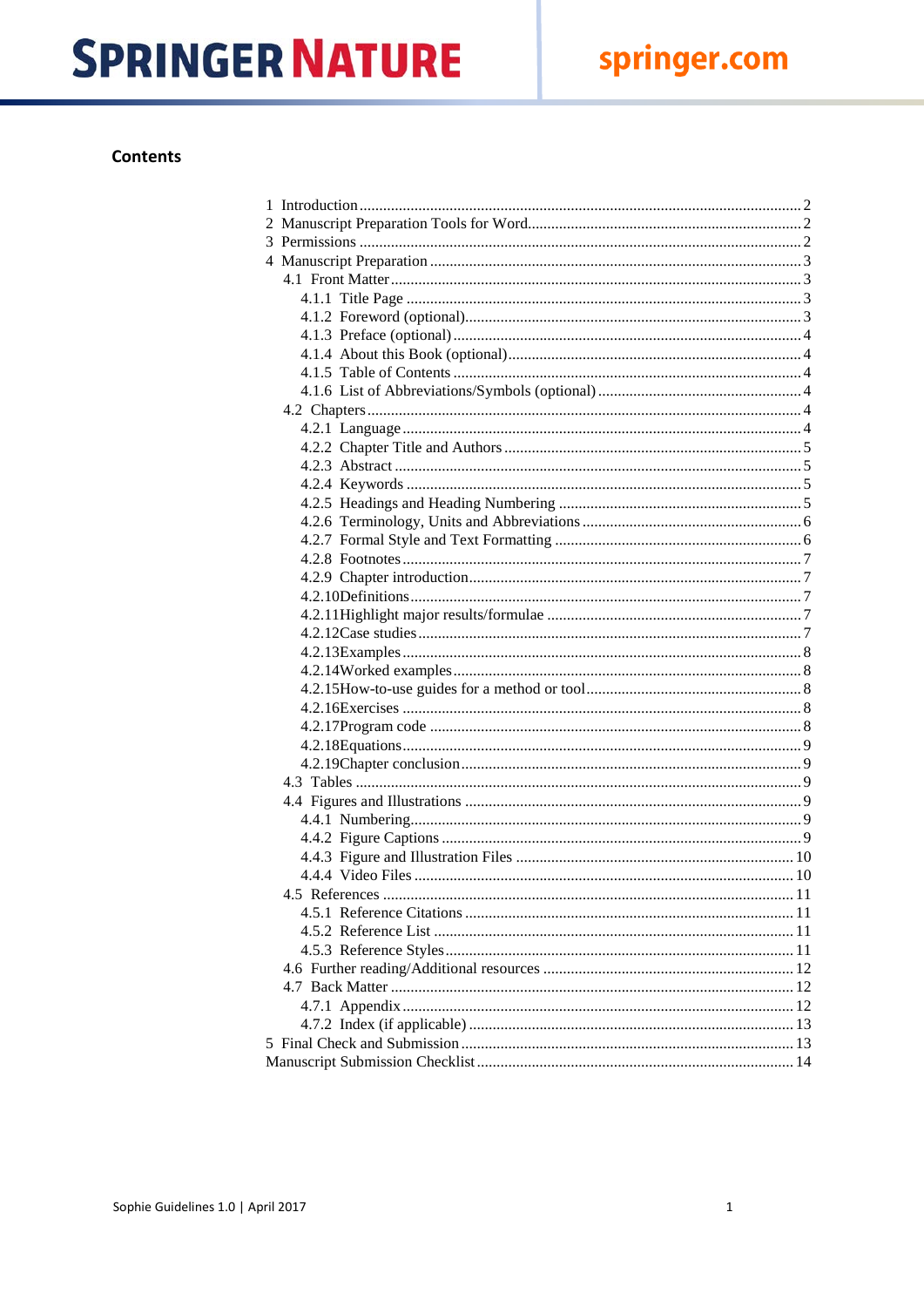### <span id="page-2-0"></span>**1 Introduction**

Publishing a textbook is a joint effort between you and Springer. We feel it is important that our authors concentrate on the content of the chapter or a book. When writing a textbook for Springer, please do not be concerned with the final layout. That is Springer's role. To ensure that we always keep pace with all current online and print requirements, Springer structures the content in XML as the basis for presentation in print or in digital formats for such devices as Amazon Kindle™, Apple iPad™/iPhone™, and Google Android™. We utilize standard layouts with style specifications suitable for multiple display formats.

• What advantages do these provide for you in manuscript preparation? It means you can focus on the content and Springer will professionally typeset the textbook and, with XML structuring, will ensure that your content will be available to readers in many formats for many years to come. To ensure this works, please follow the instructions for manuscript formatting, preparation, and delivery in this document.

### **Tip**

– A key part of the publication process (and in response to the changing requirements of the book industry) is the standard corporate book covers that Springer introduced for each subject area which it publishes. These covers provide a strong, corporate brand identity for Springer books, making them instantly recognizable amongst the scientific community. In addition the covers also assist the speed of publication, as having standardized versions greatly reduces the time traditionally spent on creating individual covers for each title.

### <span id="page-2-1"></span>**2 Manuscript Preparation Tools for Word**

• Springer provides manuscript preparation tools for **Word** users that help structure the manuscript, e.g., define the heading hierarchy. Predefined style formats are available for all the necessary structures that are supposed to be part of the manuscript, and these formats can be quickly accessed via hotkeys or special toolbars.

**Note:** These tools are not intended for the preparation of the final page layout. The final layout will be created by Springer according to our layout specifications.

►[Manuscript preparation tool for Word](http://www.springer.com/cda/content/document/cda_downloaddocument/T1-book.zip?SGWID=0-0-45-392600-0)

• The usage of these tools is not mandatory. Alternatively, you may either use a blank Word document and apply the default settings and styles (e.g., for heading styles, lists, footnotes, etc.).

### **Tip**

If you cannot use our **Word** tool:

- Open a blank Word document.
- Use the default styles in Word to identify the heading levels.
- Use the standard Word functions for displayed lists, type styles such as bold or italics, the indexing function, and the footnote function.
- Use a single main font for the entire text. We recommend Times New Roman.
- For special characters, please use Symbol and/or Arial Unicode.

### <span id="page-2-2"></span>**3 Permissions**

- If excerpts from copyrighted works (including websites) such as illustrations, tables, animations, or text quotations are included in your manuscript, please obtain permission from the copyright holder (usually the original publisher) for both the print and online format.
- Some publishers such as Springer have entrusted the [Copyright Clearance Center](http://www.copyright.com/) in the US to manage the copyright permission procedure on their behalf. Please contact [RightsLink](http://www.copyright.com/content/cc3/en/toolbar/productsAndSolutions/rightslink.html) for further information.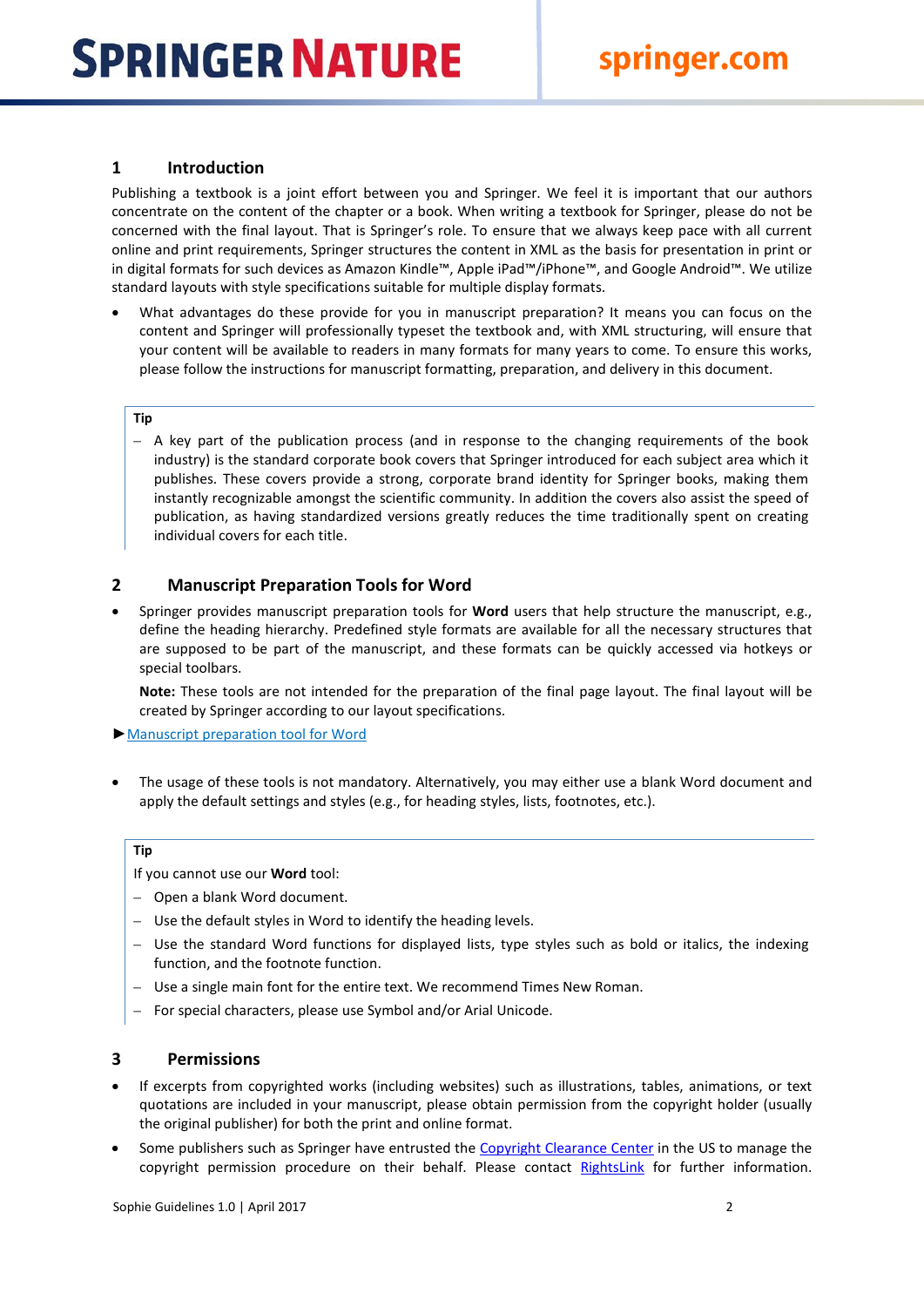Alternatively, Springer can provide you with a template to use when requesting permissions.

- Please comply with the instructions stipulated in the permission(s) concerning acknowledgements or credit lines within your manuscript (e.g., reference to the copyright holder in captions) and keep the written confirmation of the permission in your possession with the copy of your manuscript.
- Please be aware that some publishers do not always grant right of reproduction for free due to different reasons. Springer will not be able to refund any costs that may have been incurred in receiving these permissions. As an alternative, material from other sources should be used.
- For more information, please see the [Rights and Permissions](http://www.springer.com/authors/book%2Bauthors/helpdesk?SGWID=0-1723113-12-806204-0) section on springer.com

### <span id="page-3-0"></span>**4 Manuscript Preparation**

To guarantee a smooth publication process and a seamless transformation of your manuscript into the final layout and various electronic formats (e.g., HTML for online publication, ePub for e-book readers), the manuscript needs to be structured as follows:

- **Front Matter:** Title page, Dedication (optional), Foreword (optional), Preface (optional), About this Book, Table of Contents, List of Abbreviations (optional).
- **Text Body:** It comprises the chapters containing the content of the textbook, i.e., text, figures, tables, and references. Chapters can be grouped together in parts.
- **Back Matter:** After the last chapter, the back matter can contain an appendix, a glossary, and/or an index, all of which are optional.

### <span id="page-3-1"></span>**4.1 Front Matter**

- The **title page** and the **table of contents** precede the actual content of a textbook.
- The **preface** (optional) should be about the textbook: why it was written, who it is for, its organization, or the selection of contributors. An **introduction** to the subject of the textbook, however, should appear as the first chapter of the textbook.
- Other optional items in the front matter at the beginning of a textbook are e.g., **dedication**, a **foreword** or a **list of abbreviations**.

### <span id="page-3-2"></span>**4.1.1 Title Page**

- Please include all author names (for contributed textbooks, the editor names) and their affiliations, the textbook title and subtitle. Ensure that the sequence of the author names is correct and the title of your textbook is final when you submit your manuscript.
- Please also supply all the email addresses and telephone numbers and in case of multiple authors or editors, clearly indicate the corresponding author or editor.
- Once the manuscript has been delivered to Springer Production, changes to title or authorship are no longer possible.

### <span id="page-3-3"></span>**4.1.2 Foreword (optional)**

• If you intend to include a foreword, please submit it with the manuscript.

### **Tip**

- A foreword is usually written by an authority on the subject, and serves as a recommendation of the textbook.
- The name of the foreword's contributor is always given at the end of the foreword; affiliations and titles are generally not included, but the date and place of writing may be.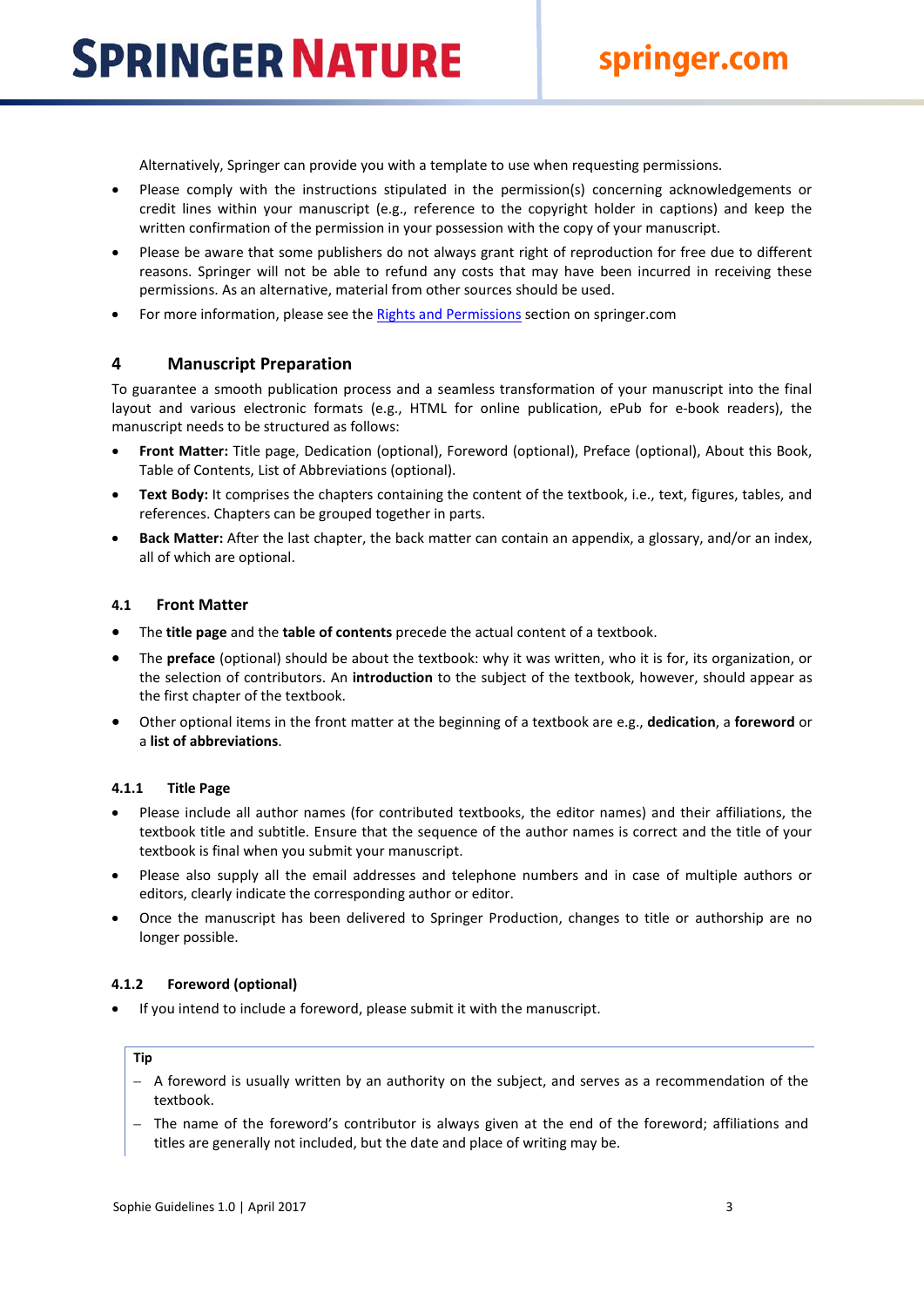### <span id="page-4-0"></span>**4.1.3 Preface (optional)**

- A preface should not contain a reference list.
- An introduction to the **subject** of the textbook should not be confused with a preface. The introduction does not belong in the front matter, but should appear as the first chapter of the textbook.

### **Tip**

- The preface should be about the textbook: why it was written, who it is for, its organization, or the selection of contributors.
- Acknowledgments of support or assistance in preparing the textbook can be included as the last paragraph(s) of the preface. If the acknowledgment is more than one page long, it should start on a separate page under the heading **Acknowledgments**.

### <span id="page-4-1"></span>**4.1.4 About this Book (optional)**

• **About this Book** should explain how the book can be used to build/teach a course. It may include any student prerequisites and list which chapters are compulsory for student understanding and which are supplementary.

### <span id="page-4-2"></span>**4.1.5 Table of Contents**

- List all parts, chapters, and back matter material (e.g., an index) in the final sequence.
- Use **Arabic** numerals and number the chapters consecutively throughout the textbook (Chapter 1, Chapter 2, etc.), i.e., do not start anew with each part.
- If there are parts, use **Roman** numerals for parts (Part I, Part II, etc.).

### 1 [Key Style Points: Table of Contents](http://www.springer.com/cda/content/document/cda_downloaddocument/Key_Style_Points_TOC.pdf?SGWID=0-0-45-1330661-0)

### <span id="page-4-3"></span>**4.1.6 List of Abbreviations/Symbols (optional)**

### **Tip**

– A **list of abbreviations and/or symbols** is optional but it may be very helpful if numerous abbreviations and special symbols are scattered throughout the text.

### <span id="page-4-4"></span>**4.2 Chapters**

**Chapters** contain the actual content of the textbook, i.e., text, figures, tables, and references. Chapters can be grouped together in **parts**; subparts are not possible. Only one chapter (i.e., an introduction) may precede the first part and would be the first chapter.

• If an introduction to the subject of the textbook (historical background, definitions, or methodology) is included, it should appear as the first chapter and thus be included in the chapter numbering. It can contain references, figures, and tables, just as any other chapter.

### <span id="page-4-5"></span>**4.2.1 Language**

- Either **British** or **American** English can be used consistently throughout the book. In contributed textbooks chapter-wise consistency is accepted.
- Check for consistent **spelling** of names, terms, and abbreviations, including in tables and figure captions.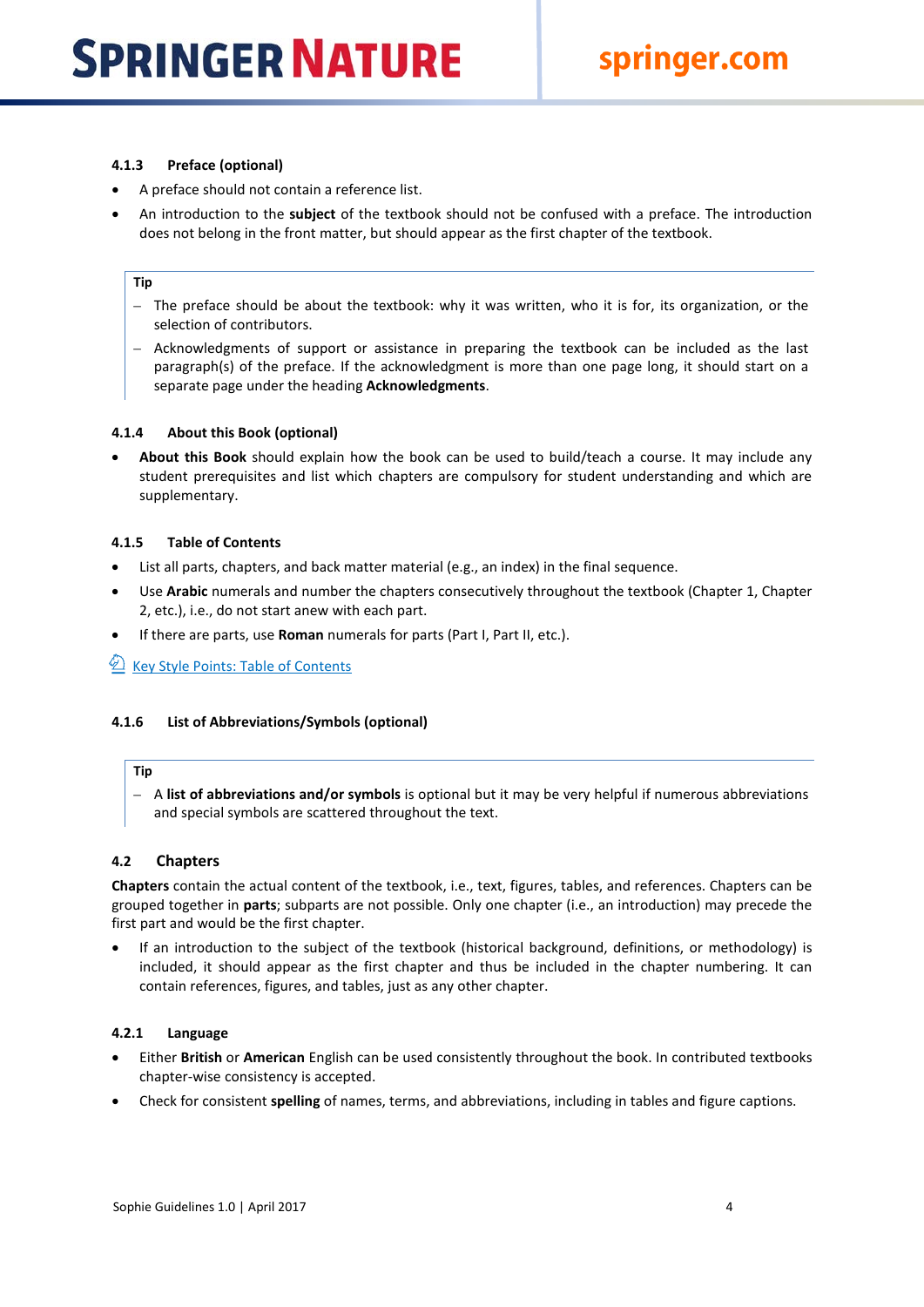### **Tip**

- For American spelling please consult *Merriam–Webster's Collegiate Dictionary*; for British spelling you should refer to *Collins English Dictionary*.
- If English is not your native language, please ask a native speaker to help you or arrange for your text to be checked by a professional editing service. Please insert their final corrections into your data before submitting the manuscript.
- ► More about language editing

### <span id="page-5-0"></span>**4.2.2 Chapter Title and Authors**

- For contributed volumes, please include each chapter's authors' names (spelled out as they would be cited), affiliations and e-mail addresses and telephone numbers after the chapter title. (The telephone number will not be published but may be needed as contact information during the publishing process.)
- For contributed volumes, chapter authors should not number their chapter.

[Key Style Points: Chapter Title Page](http://www.springer.com/cda/content/document/cda_downloaddocument/Key_Style_Points_ChapTitleP.pdf?SGWID=0-0-45-1330662-0)

### <span id="page-5-1"></span>**4.2.3 Abstract**

- **Begin each chapter with an abstract** that summarizes the content of the chapter in 150 to 250 words. The abstract will appear **online** at [SpringerLink](http://link.springer.com/) and be available with unrestricted access to facilitate online searching, using, e.g., Google, and allow unregistered users to read the abstract as a teaser for the complete chapter.
- If no abstract is submitted, we will use the first paragraph of the chapter instead.

### **Tip**

- Don't include reference citations or undefined abbreviations in the abstract, since abstracts are often read independently of the actual chapter and without access to the reference list.
- For further tips on writing an effective abstract, see the website on Search Engine Optimization.

### <span id="page-5-2"></span>**4.2.4 Keywords**

• **Keywords must be provided** after the chapter abstract. The keywords will appear **online** at [SpringerLink](http://link.springer.com/) and be available with unrestricted access to facilitate online searching, using, e.g., Google.

### **Tip**

- Each keyword should not contain more than two compound words, and each keyword phrase should start with an uppercase letter.
- When selecting the keywords, think of them as terms that will help someone locate your chapter at the top of the search engine list using, for example, Google. Very broad terms (e.g., 'Case study' by itself) should be avoided as these will result in thousands of search results but will not result in finding your chapter.

### <span id="page-5-3"></span>**4.2.5 Headings and Heading Numbering**

- Heading levels should be clearly identified and each level should be uniquely and consistently formatted and/or numbered.
- Use the **decimal system** of numbering.
- Never skip a heading level. The only exceptions are run-in headings which can be used at any hierarchical level.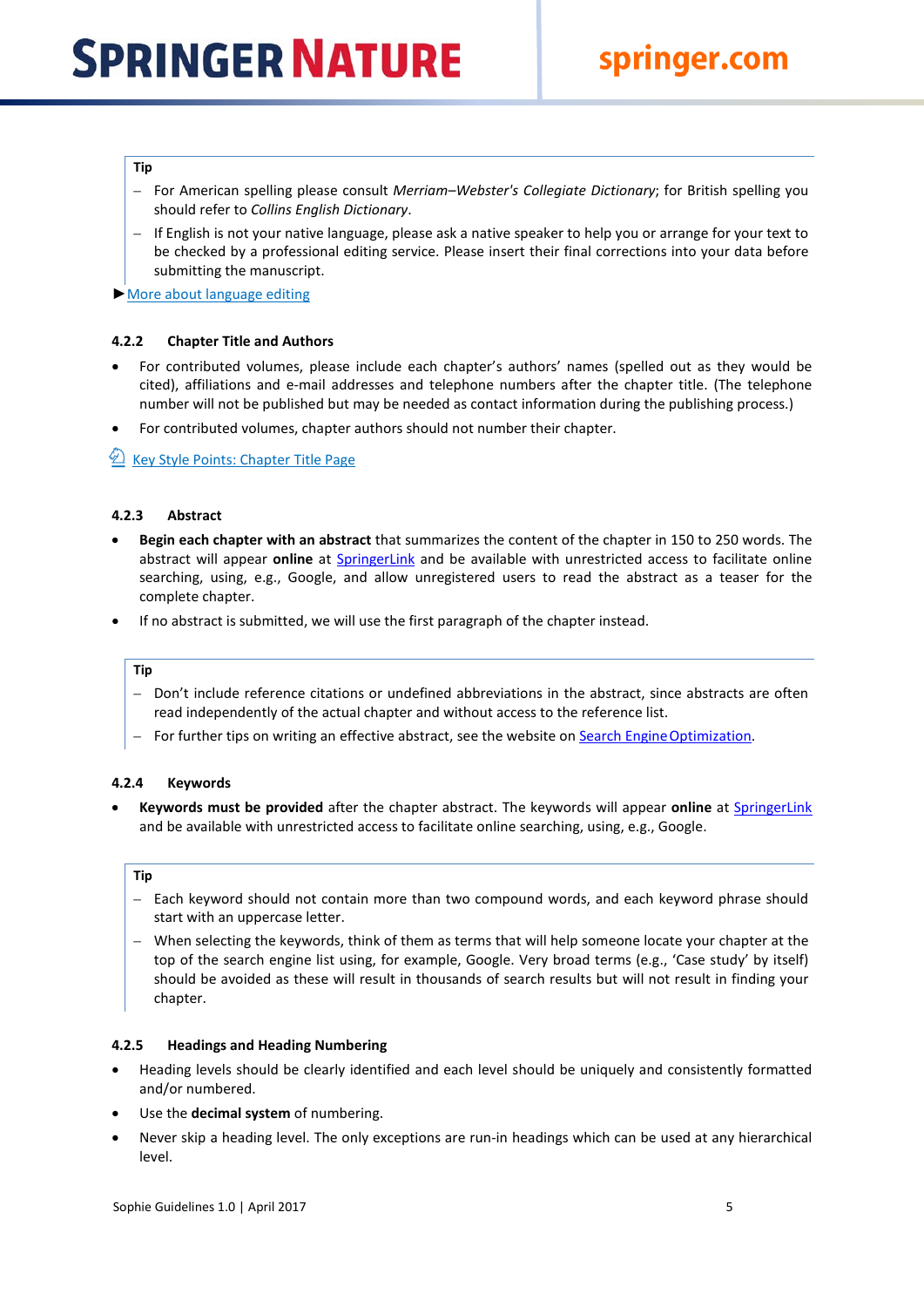### $\mathcal{D}$  [Key Style Points: Headings](http://www.springer.com/cda/content/document/cda_downloaddocument/Key_Style_Points_Headings.pdf?SGWID=0-0-45-1330663-0)

### **Tip**

- In **cross-references**, for hyperlink purposes, refer to the chapter or section number (e.g., see Chap. 3 or see Sect. 3.5.1).
- In addition to the two levels of numbered headings, three more (lower) heading levels are possible. Their hierarchical level should be identified with the help of Springer's templates or the standard Word heading styles.
- Another option for lower level headings is a run-in heading, i.e., headings that are set immediately at the beginning of the paragraph. Such headings should be formatted as follows:

Style 3 = highest level run-in heading: Set in bold **directly above** the section text

Style 2 = next level of run-in heading: Set in italics **directly above** the section text

Style 1 = lowest level of run-in heading: Set in bold **at the beginning** of the section text.

### <span id="page-6-0"></span>**4.2.6 Terminology, Units and Abbreviations**

- Technical terms and **abbreviations** should be defined the first time they appear in the text.
- Please always use internationally accepted signs and symbols for units, so-called **SI units**.
- **Numerals** should follow the British/American method of decimal points to indicate decimals and commas to separate thousands.
- <sup>2</sup> [Key Style Points: Abbreviations, Numbers, Units and](http://www.springer.com/cda/content/document/cda_downloaddocument/Key_Style_Points_Abbrev.pdf?SGWID=0-0-45-1330664-0) Equations

### **Tip**

– If the manuscript contains a large number of terms and abbreviations, a **list of abbreviations**, a **list of symbols** or a **glossary** is advised.

### <span id="page-6-1"></span>**4.2.7 Formal Style and Text Formatting**

• Manuscripts will be checked by a copy editor for formal style. Springer follows certain standards with regard to the presentation of the content, and the copy editors make sure that the manuscript conforms to these styles.

### $\mathcal{L}$  [Key Style Points: Formal Style, Text](http://www.springer.com/cda/content/document/cda_downloaddocument/Key_Style_Points_TextFormat.pdf?SGWID=0-0-45-1330665-0) formatting

### **Tip**

– Remember not to make changes that involve only matters of style when you check your proofs. We have generally introduced forms that follow Springer's house style.

### **Emphasis and special type**

[Key Style Points: Formal Style, Text](http://www.springer.com/cda/content/document/cda_downloaddocument/Key_Style_Points_TextFormat.pdf?SGWID=0-0-45-1330665-0) formatting

### **Tip**

- **Italics** should be used for emphasized words or phrases in running text, but do not format entire paragraphs in italics.
- In addition, use italics for species and genus names, mathematical/physical variables, and prefixes in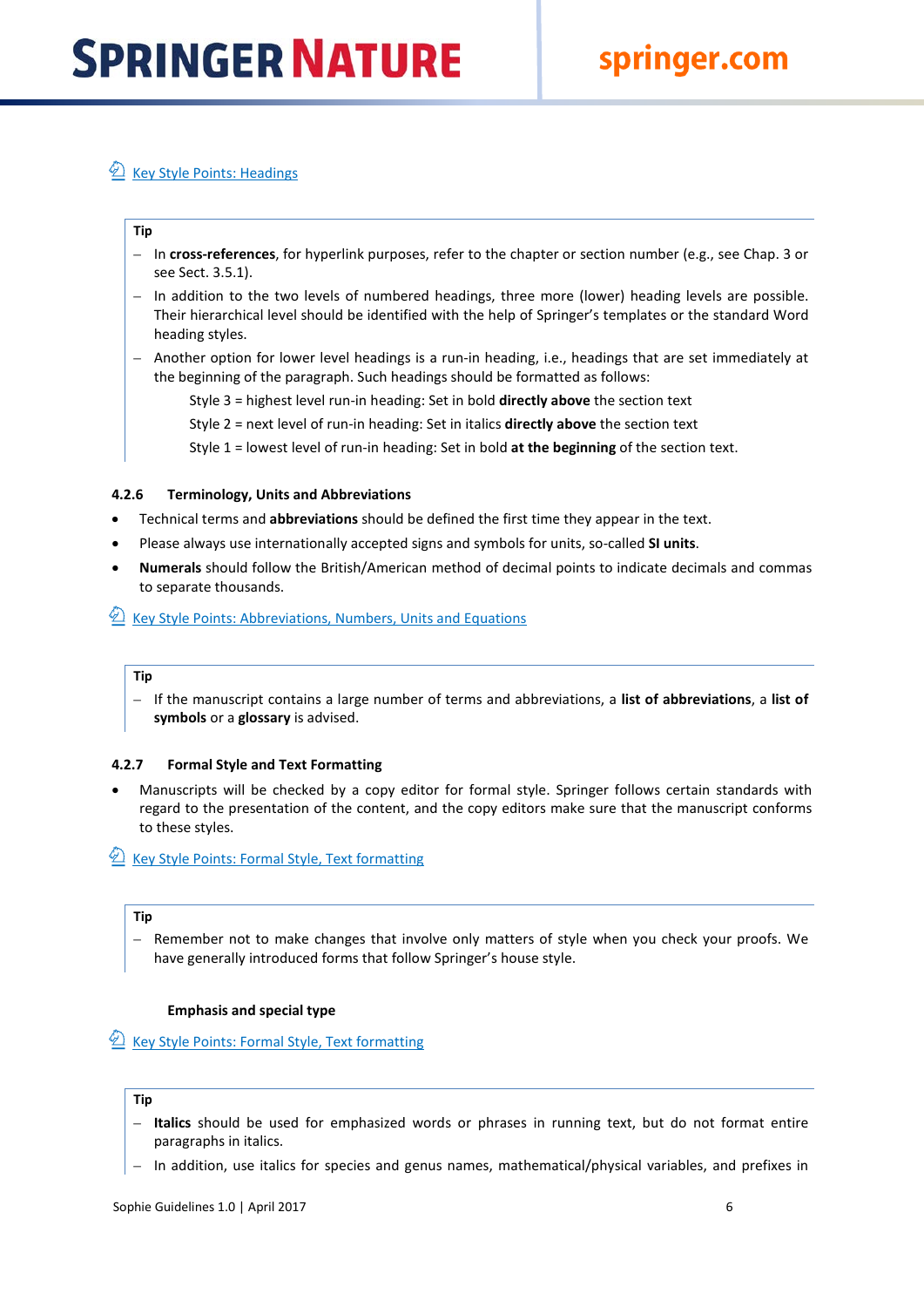chemical compounds.

- **Bold** formatting should only be used for run-in headings and **small capitals** for indicating optical activity (D- and L-dopa).
- **Sans serif** (e.g., Arial) and **non-proportional font** (e.g., Courier) can be used to distinguish the literal text of computer programs from running text.

### **Boxes**

• Do not set entire pages as boxes, because this affects online readability.

### <span id="page-7-0"></span>**4.2.8 Footnotes**

- Always use footnotes instead of endnotes and never use footnotes instead of a reference list.
- Footnotes should not consist of a reference citation. Footnotes should not contain figures, tables and/or the bibliographic details of a reference.

 $\mathcal{D}$  [Key Style Points: Formal Style, Text](http://www.springer.com/cda/content/document/cda_downloaddocument/Key_Style_Points_TextFormat.pdf?SGWID=0-0-45-1330665-0) formatting

### <span id="page-7-1"></span>**4.2.9 Chapter introduction**

- This sets the chapter in context and connects it with the rest of the book. It should explain what students will learn in the chapter.
- This can take the format of key concepts or points that will be covered; learning objectives; or questions that the chapter will address.

### **Tip**

- Use "Overview starts" before the text and "Overview ends" at the end of the text.
- The heading 'Overview' can be retitled as necessary or can be removed.

### <span id="page-7-2"></span>**4.2.10 Definitions**

• This introduces and explains a technical or key term before it is used in the main text.

### **Tip**

- Use "Definition starts" before the text and "Definition ends" at the end of the text.
- The heading 'Definition' cannot be changed, but it can be removed.

### <span id="page-7-3"></span>**4.2.11 Highlight major results/formulae**

• This draws attention to important results or formulae.

### **Tip**

- Use "Important starts" before the text and "Important ends" at the end of the text.
- The heading 'Important' cannot be changed, but it can be removed.

### <span id="page-7-4"></span>**4.2.12 Case studies**

- This shows how to apply a theory or method using a real-world example.
- This is different to a worked example. Case studies are typically more detailed and longer than half a page.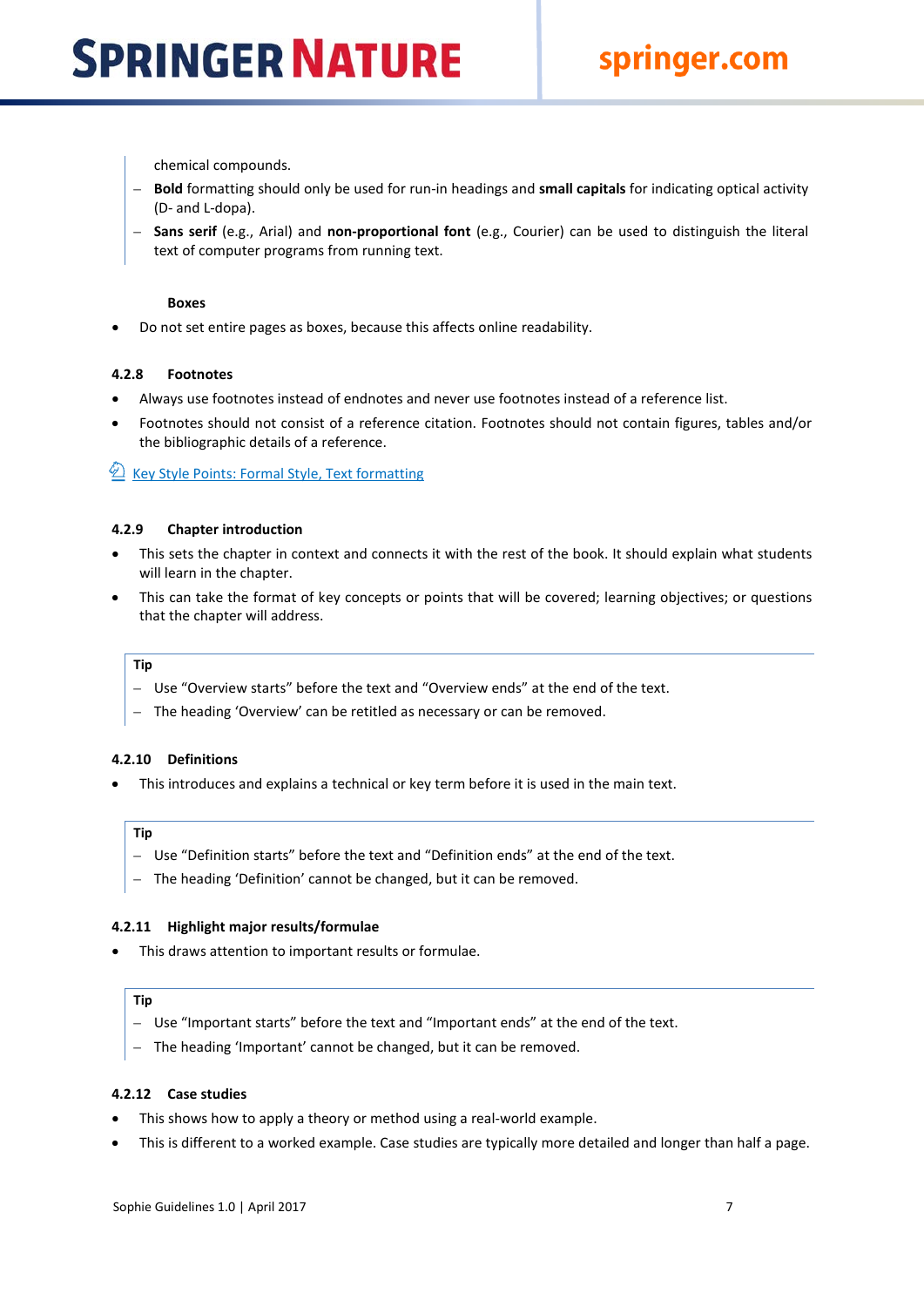### springer.com

### **Tip**

- Use "Case Study starts" before the text and "Case Study ends" at the end of the text.
- The heading 'Case Study' cannot be changed.
- Case studies can contain numbered figures and tables.

### <span id="page-8-0"></span>**4.2.13 Examples**

This shows how to apply a theory or method. They are typically shorter and less detailed than a case study and don't have a solution (see Worked examples)

### **Tip**

- Use "Examples starts" before the text and "Example ends" at the end of the text.
- The heading 'Example' cannot be changed, but it can be removed.

### <span id="page-8-1"></span>**4.2.14 Worked examples**

• This demonstrates a solution to a technique. It can take the form of an exercise, but a solution is provided together with information on how that solution was found.

### **Tip**

- Use "Questions starts" before the question and "Questions ends" at the end of the question
- Use "Answers starts" before the answer and "Answers ends" at the end of the answer
- The headings 'Questions' and 'Answers' cannot be changed, but it can be removed.

### <span id="page-8-2"></span>**4.2.15 How-to-use guides for a method or tool**

This shows how to apply a tool or method.

### **Tip**

- Use "Recipe starts" before the text and "Recipe ends" at the end of the text.
- The heading 'Recipe' cannot be changed, but it can be removed.

### <span id="page-8-3"></span>**4.2.16 Exercises**

- This tests student understanding of the materials covered in the preceding text. These are typically short questions which students should be able to answer quickly so the flow of the text is not disrupted.
- No solution is given. Solutions can be provided in an Appendix at the end of the book if necessary, but the student should be able to find the answer in the preceding text.

### **Tip**

- Use "Questions starts" before the text and "Questions ends" at the end of the text.
- The heading 'Questions' cannot be changed, but it can be removed.

### <span id="page-8-4"></span>**4.2.17 Program code**

### **Tip**

– Use "Programcode starts" before the text and "Programcode ends" at the end of the text.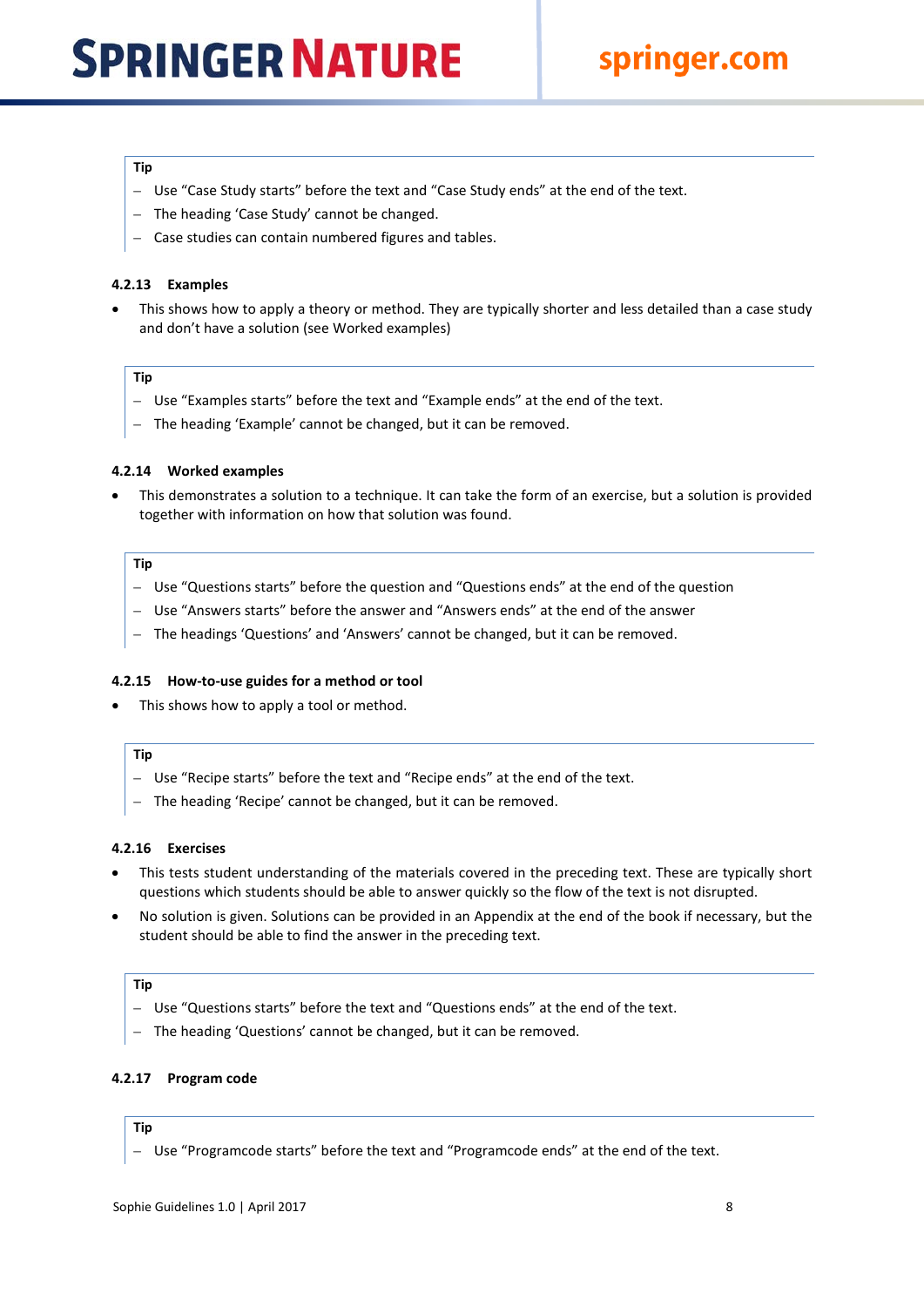– The heading 'Programcode' cannot be changed, but it can be removed.

### <span id="page-9-0"></span>**4.2.18 Equations**

• In **Word**, use the Math function of Word 2007 or 2010, MathType, or Microsoft Equation Editor with Word 2003 to create your equations, and insert the graphic into your text file as an object.

E [Key Style Points: Abbreviations, Numbers, Units and](http://www.springer.com/cda/content/document/cda_downloaddocument/Key_Style_Points_Abbrev.pdf?SGWID=0-0-45-1330664-0) Equations

### **Tip**

– Prepare the whole equation in this way and not just part of it.

### <span id="page-9-1"></span>**4.2.19 Chapter conclusion**

• This summarises the chapter, reviewing the key points/key concepts/learning objectives given in the chapter introduction. It should link back to the chapter introduction, confirming that all the points have been covered, and what the student should now under.

### **Tip**

- Use "Overview starts" before the text and "Overview ends" at the end of the text.
- The heading 'Overview' can be retitled as necessary or can be removed.

### <span id="page-9-2"></span>**4.3 Tables**

- Give each table a caption. Add a reference citation to the table source at the end of the caption, if necessary.
- Number tables consecutively using the chapter number (e.g. Table 1.1 for the first table in Chap. 1) and ensure that all tables are cited in the text in sequential order. Do not write "the following table".
- Use the table function to create and format tables. Do not use the space bar or multiple tabs to separate columns and do not use Excel to create tables as this can cause problems when converting your tables into the typesetting program and other formats.

### $\mathcal{D}$  [Key Style Points: Tables and](http://www.springer.com/cda/content/document/cda_downloaddocument/Key_Style_Points_Tables.pdf?SGWID=0-0-45-1330666-0) Lists

### **Tip**

- Simple, one-column lists should not be treated as tables. Use the displayed list function instead.
- Save the tables in the same file as text, references, and figure captions.
- Do not manually insert table rules in the manuscript, because they cannot be retained.

### <span id="page-9-3"></span>**4.4 Figures and Illustrations**

### <span id="page-9-4"></span>**4.4.1 Numbering**

• Number the figures chapter-wise using the chapter number (e.g., Fig. 1.1 for the first figure in Chap. 1) and ensure that all figures are cited in the text in sequential order. Do not write "the following figure".

### <span id="page-9-5"></span>**4.4.2 Figure Captions**

- Give each figure a concise caption, describing accurately what the figure depicts. Include the captions at the end of the text file, not in the figure file.
- Identify all elements found in the figure in the figure caption and use boxes, circles, etc. as coordinate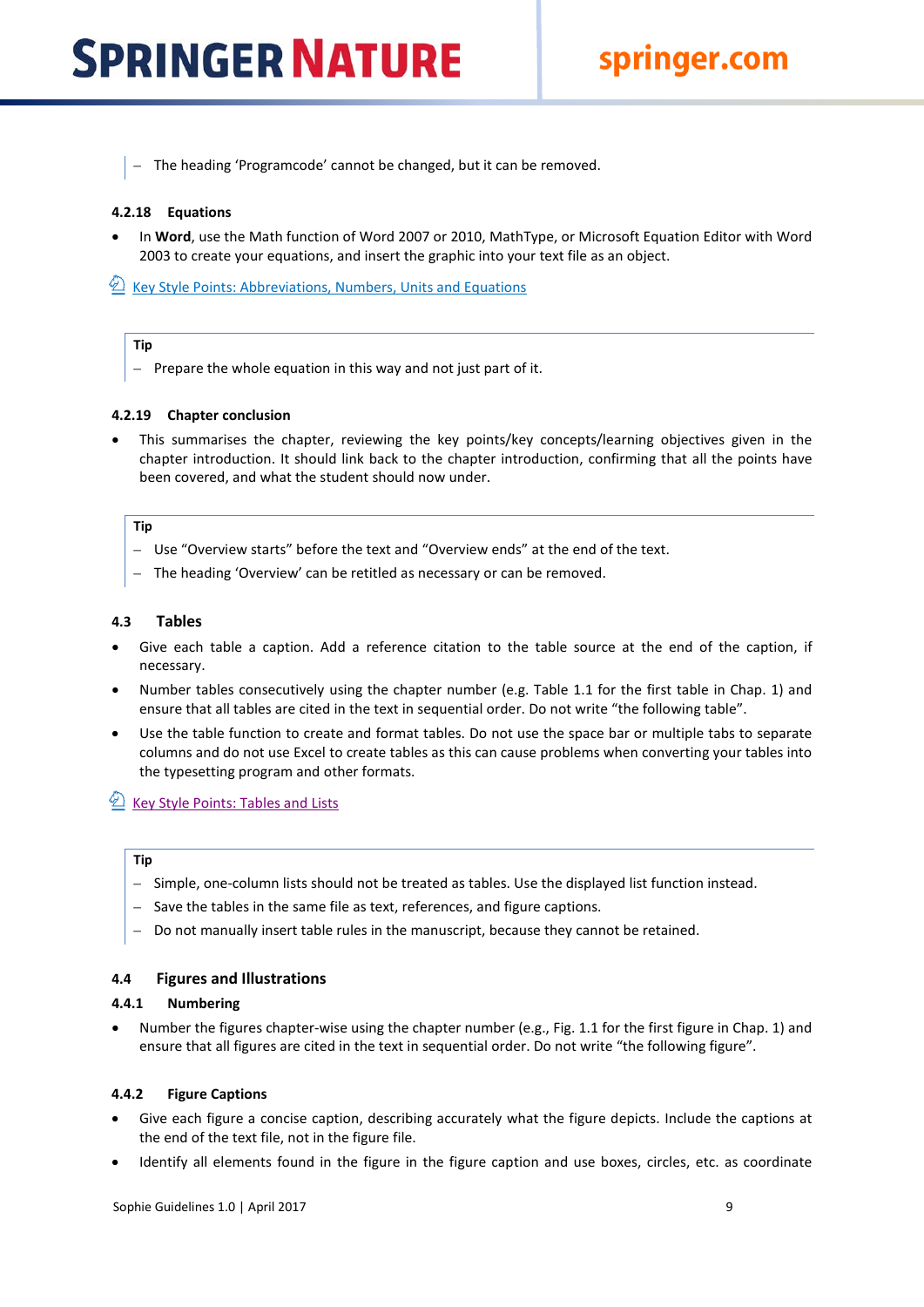points in graphs instead of color lines.

• If a figure is reproduced from a previous publication, include the source as the last item in the caption.

1 [Key Style Points: Figures and](http://www.springer.com/cda/content/document/cda_downloaddocument/Key_Style_Points_Figs.pdf?SGWID=0-0-45-1330667-0) Illustrations

### <span id="page-10-0"></span>**4.4.3 Figure and Illustration Files**

A figure is an object that is drawn or photographed. It does not consist solely of characters and thus cannot be keyed.

- Do not submit tabular material as figures.
- **Graphics and diagrams** should be saved as EPS files with the fonts embedded. Microsoft Office files (Excel or PowerPoint) can be submitted in the original format (xls, xlsx, ppt, pptx). Scanned graphics in TIFF format should have a minimum resolution of 1200 dpi.
- **Photos** or drawings with fine shading should be saved as TIFF with a minimum resolution of 300 dpi. The compression mode should be LZW.
- A **combination** of halftone and line art (e.g., photos containing line drawings or extensive lettering, color diagrams, etc.) should be saved as TIFF with a minimum resolution of 600 dpi.

### **Tip**

- **Color figures** will appear in color in the eBook but may be black and white in the printed book. In that case, do not refer to color in the captions and make sure that the main information will still be visible if converted to black and white. A simple way to check this is to make a black and white printout to see if the necessary distinctions between the different colors are still apparent. Color illustrations should be submitted as RGB (8 bits per channel).
- Ensure consistency by using similar sizing and lettering for similar figures. Ideally, you should size figures to fit in the page or column width. For textbooks in Springer's standard format, the figures should be 240 mm (9 1/2 inches) wide and not higher than 85 mm, 135 mm or 174 mm (3 3/8, 5 3/8 or 6 7/8 inches).
- To add **lettering**, it is best to use Helvetica or Arial (sans serif fonts) and avoid effects such as shading, outline letters, etc. Keep lettering consistently sized throughout your final-sized artwork, usually about 2-2.5 mm (8-10 pt). Variance of type size within an illustration should be minimal, e.g., do not use 8-pt type on an axis and 20-pt type for the axis label.

### <span id="page-10-1"></span>**4.4.4 Video Files**

A figure is an object that is drawn or photographed. It does not consist solely of characters and thus cannot be keyed.

- **Video Format**: H.264 preferred. Theora, MP4, MPG, MOV also accepted.
- **Audio Format**: MP3, AAC, Ogg Vorbis preferred.
- **Aspect Ratio**: Native aspect ratio without letterboxing (examples: 4:3, 16:9).
- **Resolution**: 1280 x 720 (HDready, 720p) or if no HD available -: 1024 x 576 (PAL 16:9) or 768 x 576 (PAL 4:3)
- **Frames per second**: 30 or 24 preferred.
- **Maximum length**: 10 minutes rough maximum. We recommend 2-3 minutes as a typical length.
- **Maximum file size**: 1GB
- **Please note** that most modern phones (iPhone and Android) and cameras create H.264 videos by default. Most common video editing programs (such as Apple's iMovie software) will produce standard H.264 format video as well.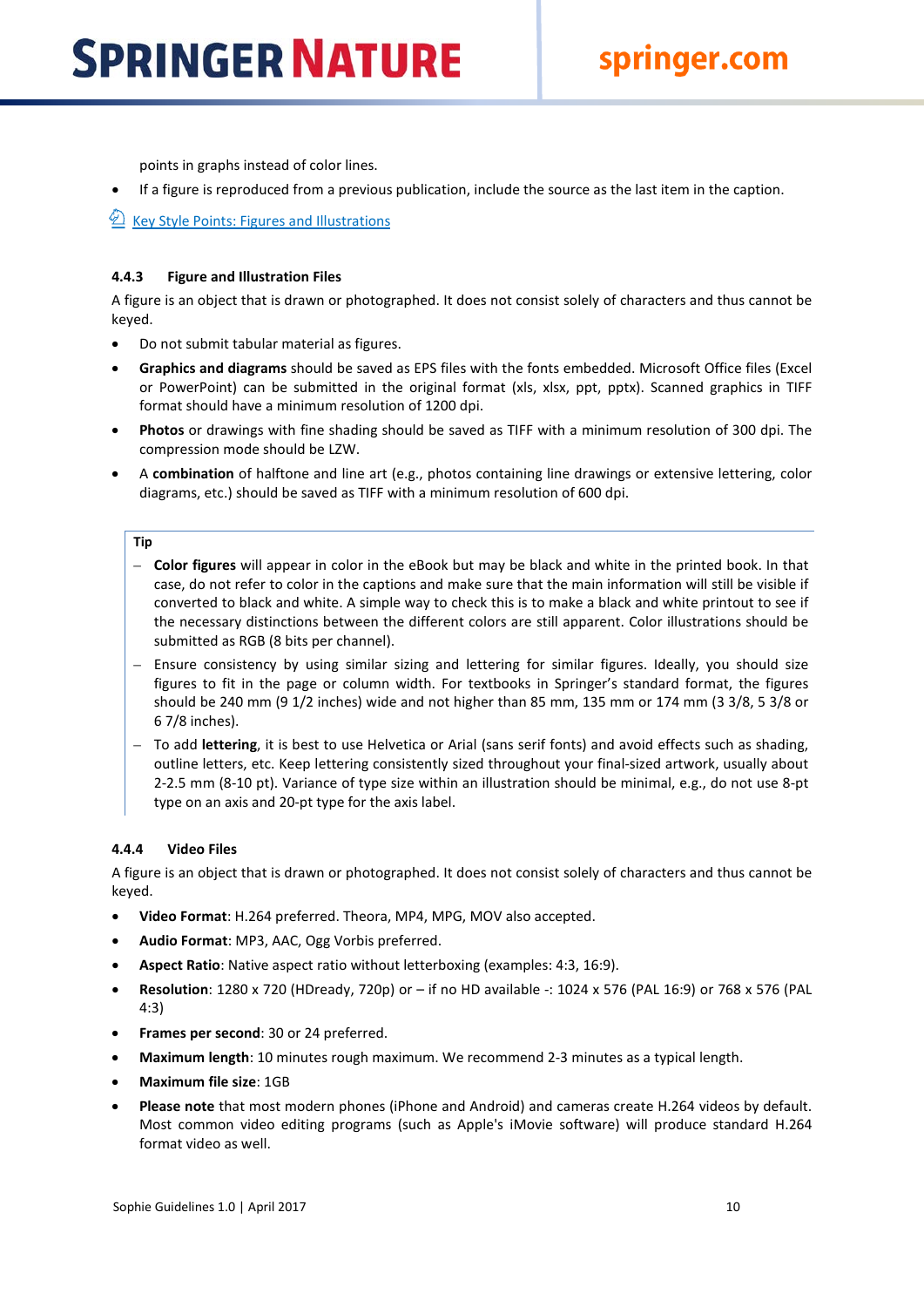### <span id="page-11-0"></span>**4.5 References**

### <span id="page-11-1"></span>**4.5.1 Reference Citations**

- Cite references in the text with author name/s and year of publication in parentheses ("Harvard system"):
	- One author: (Miller 1991) or Miller (1991)
	- Two authors: (Miller and Smith 1994) or Miller and Smith (1994)
	- Three authors or more: (Miller et al. 1995) or Miller et al. (1995)
- If it is customary in your field, you can also cite with reference numbers in square brackets either sequential by citation or according to the sequence in an alphabetized list:
	- $-$  [3, 7, 12].

### <span id="page-11-2"></span>**4.5.2 Reference List**

- Include a **reference list at the end of each chapter** so that readers of single chapters of the eBook can make full use of the citations. References at the end of the textbook cannot be linked to citations in the chapters. Please do not include reference lists at the end of a chapter section, at the end of a textbook part, in a preface or an appendix.
- Include all works that are cited in the chapter and that have been published (including on the Internet) or accepted for publication. Personal communications and unpublished works should only be mentioned in the text. Do not use footnotes as a substitute for a reference list.
- Entries in the list must be listed alphabetically except in the numbered system of sequential citation. The rules for alphabetization are:
	- First, all works by the author alone, ordered chronologically by year of publication.
	- Next, all works by the author with a coauthor, ordered alphabetically by coauthor.
	- Finally, all works by the author with several coauthors, ordered chronologically by year of publication.

### **Tip**

– For authors using EndNote software to create the reference list, Springer provides output styles that support the formatting of in-text citations and reference list.

►[EndNote software: Springer referencestyles](http://www.springer.com/cda/content/document/cda_downloaddocument/SpringerEndnoteStyles_Books.zip?SGWID=0-0-45-946637-0)

### <span id="page-11-3"></span>**4.5.3 Reference Styles**

Springer follows certain standards with regard to the presentation of the reference list. They are based on reference styles that were established for various disciplines in the past and have been adjusted to facilitate automated processing and citation linking. This allows us, for example, to easily cross link the cited references with the original publication.

### **Tip**

- Always select one of the reference list styles that are supported by Springer and suits your publication best or follow the instructions received from your textbook editor. There are, however, recommended styles depending on the discipline.
- The copy editor will check the references against the reference style applicable for the textbook and correct the format if necessary.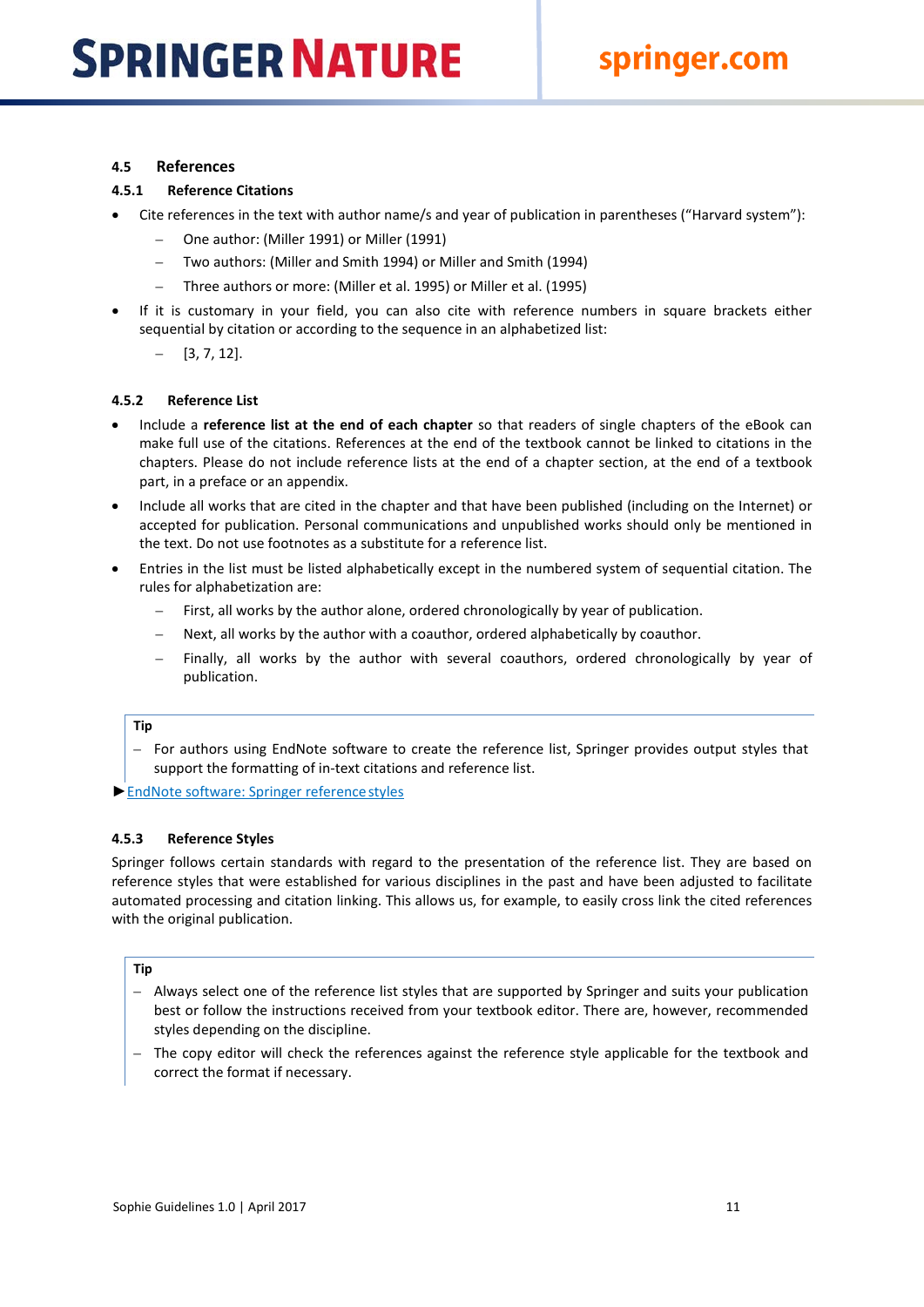| <b>Springer Style</b>                                                                                                                                    | <b>Disciplines</b>                                                                                                                               | styles                                 | Key Style Points: Reference EndNote software: Springer<br>reference styles |
|----------------------------------------------------------------------------------------------------------------------------------------------------------|--------------------------------------------------------------------------------------------------------------------------------------------------|----------------------------------------|----------------------------------------------------------------------------|
| <b>Springer Basic Style</b><br>Based on Harvard style and<br>recommendations<br>of<br>the<br>Council of Biology Editors<br>(CBE)                         | Medicine, Biomedicine, Life Springer Basic Style<br>Chemistry,<br>Sciences,<br>Geosciences,<br>Computer<br>Science,<br>Engineering,<br>Economics |                                        | <b>Springer Basic EndNote Style</b>                                        |
| <b>Springer Vancouver Style</b><br>Based on the NLM guidelines<br><b>Citing Medicine</b>                                                                 | Medicine, Biomedicine                                                                                                                            | <b>Springer Vancouver Style</b>        | Springer Vancouver EndNote<br><b>Style</b>                                 |
| <b>Springer MathPhys Style</b>                                                                                                                           | Mathematics,<br><b>Statistics</b>                                                                                                                | Physics, Springer MathPhys Style       | Springer MathPhys EndNote<br><b>Style</b>                                  |
| <b>Springer Physics Style</b><br>Based on the reference list<br>style<br>of<br>the<br>American<br><b>Physical Society (APS)</b>                          | <b>Physics</b>                                                                                                                                   | <b>Springer Physics Style</b>          | <b>Springer Physics EndNote Style</b>                                      |
| <b>Springer SocPsych Style</b><br>Based on the reference list<br>style that was established by<br>the American Psychological<br><b>Association (APA)</b> | Social Sciences, Psychology                                                                                                                      | <b>Springer SocPsych Style</b>         | Springer SocPsych EndNote<br><b>Style</b>                                  |
| <b>Springer Humanities Style</b><br>Based on the reference list<br>style as suggested by the<br>Chicago Manual of Style<br>(15th edn.)                   | Humanities,<br>Philosophy                                                                                                                        | Linguistics, Springer Humanities Style | <b>Springer Humanities EndNote</b><br><b>Style</b>                         |

### <span id="page-12-0"></span>**4.6 Further reading/Additional resources**

- This lists books to read or websites to visit for further information on the topic. These are not cited in the text like References are.
- If the chapter has a Reference list, the Further Reading will appear as a section within the Reference list. If the chapter does not have a Reference list, Further Reading is the main heading of the reference list.

### <span id="page-12-1"></span>**4.7 Back Matter**

After the last chapter, the back matter of the textbook can contain an **appendix**, a **glossary**, and/or an **index**.

Do not include a reference list containing the cited literature in the back matter, as references are then not linked to citations in the chapters. Instead, include reference lists at the end of each chapter.

### <span id="page-12-2"></span>**4.7.1 Appendix**

- The Appendix can be used to provide materials to support the book i.e. additional information and data; recall basic principles or formulae; or fix terminology and notation. However, where possible important information should be provided in the relevant chapter.
- An appendix cannot include a reference list.

### **Tip**

– Include important original content within a chapter or a chapter appendix, not in the textbook appendix, as any appendix in the back matter of a textbook will appear with unrestricted access in the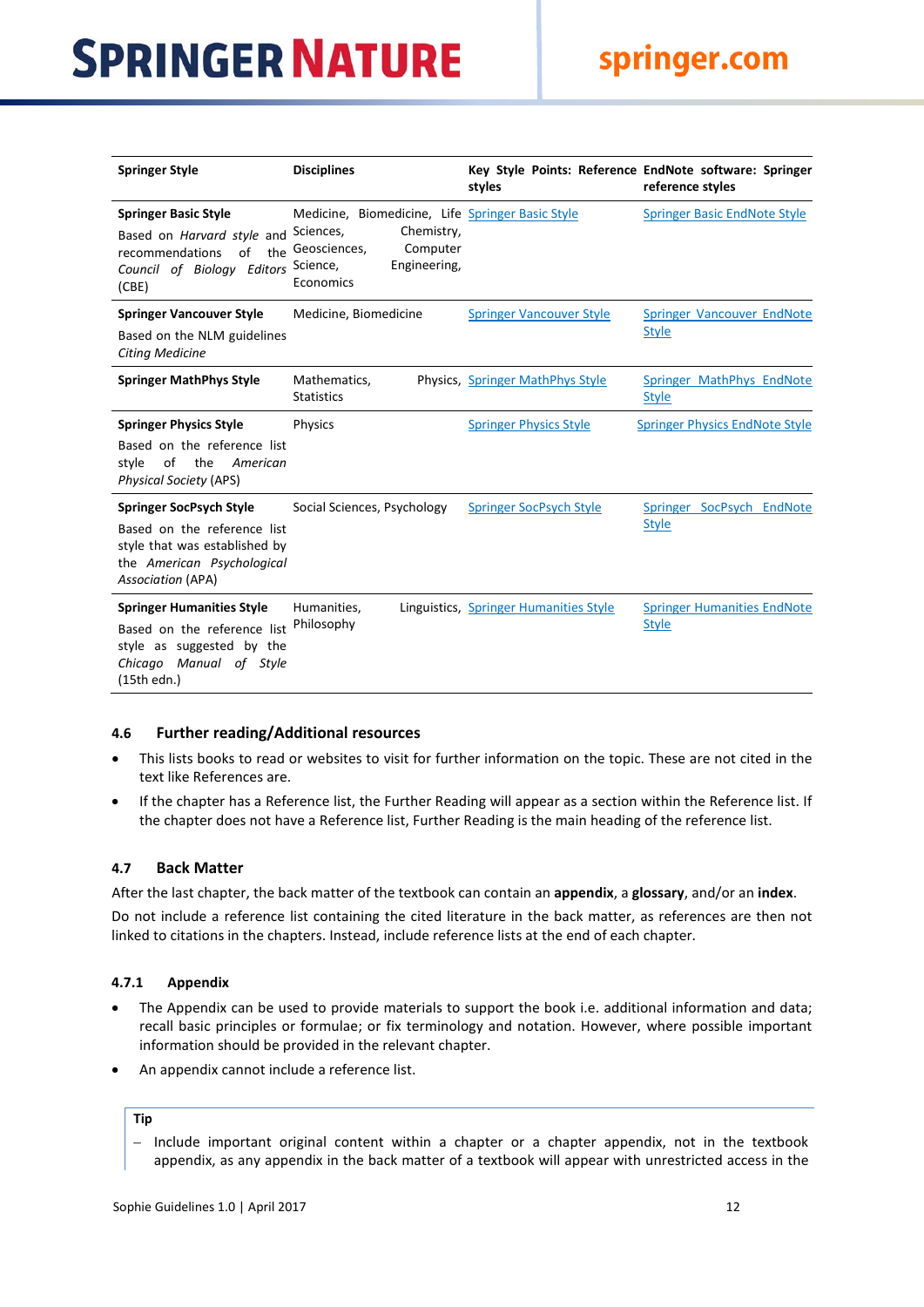eBook on SpringerLink.

– Material in the Appendix is provided for free on Springer.com, so do not include solutions to exercises.

### <span id="page-13-0"></span>**4.7.2 Index (if applicable)**

• If an index is desired, please submit the index entries with the manuscript.

### **Tip**

- Use the indexing function in Word to identify the index term as you write your text and indicate, on average, one or two index entry terms per manuscript page to be included in the index.
- Information should be listed under the term that most readers will probably look at first. Use crossreferences to list variations or written-out versions and abbreviations/acronyms.
- If you provide a list with index terms, the index, with page numbers, will be generated by our production partner.

### <span id="page-13-1"></span>**5 Final Check and Submission**

- Check the table of contents for the correct sequence of part, chapter and heading numbering and update the chapter titles and subheadings if necessary.
- Save each chapter or contribution, including the accompanying references, figure legends, and tables, in a separate file in the original source file format and give each file your name and the chapter number (e.g., Myers-Chap1). Save the original figure files separately and name them with your name, the chapter, and figure number (e.g., Myers-Fig1.1).
- Ensure the text and figures of your manuscript are complete and final and that you have kept to the agreed-upon length.
- Submit your manuscript to your Springer Publishing Editor. Please include:
	- Original Word files and figure files.
	- A PDF file of your manuscript and figure files, ideally with all fonts embedded, that can be used as a reference. This is especially important if text or figures contain special characters or unusual fonts. **Please check the PDF to ensure that text appears as it should**.
- Ensure all third-party permissions have been obtained.
- For contributed volumes, ensure that all signed Consent to Publish forms are enclosed in a separate folder.
- Submission is possible via FTP (please contact your Springer Publishing Editor for access details).
- Before you submit your final manuscript, use the following [Manuscript Submission Checklist t](http://www.springer.com/cda/content/document/cda_downloaddocument/MS_Checklist.pdf?SGWID=0-0-45-1330674-0)o make sure you have covered everything.